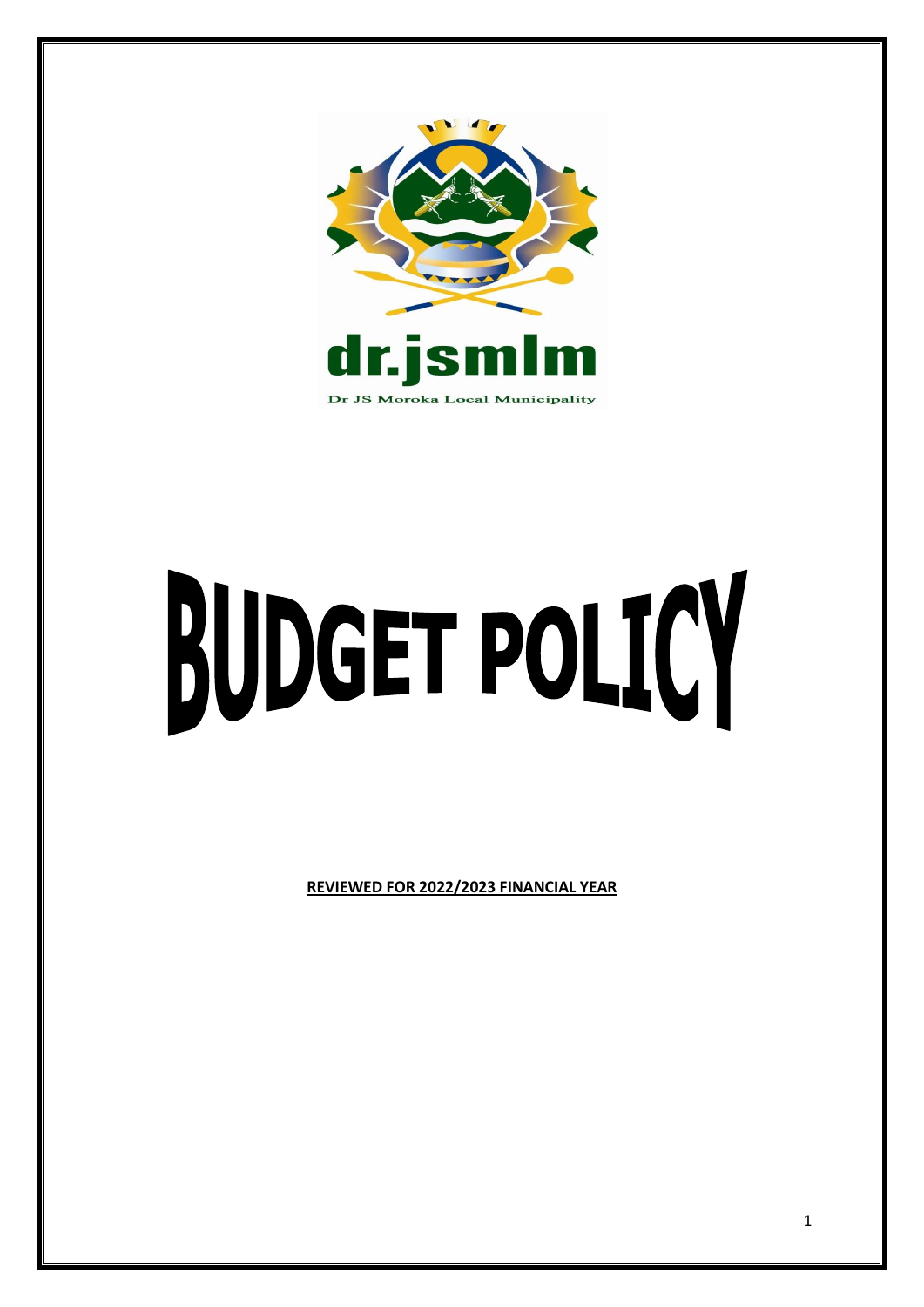# **1. OBJECTIVES OF THE POLICY**

The policy sets out:

- The budgeting principles which Dr JS Moroka Municipality will follow in preparing each annual budget.
- To give effect to the requirements and stipulations of the Municipal Finance Management Act in terms of the planning, preparation and approval of the municipal budget.
- To establish and maintain procedures to ensure adherence to Municipal IDP review and budget processes
- The policy shall apply to all relevant parties within the Dr JS Moroka Municipality that involved throughout the budget process.

# **2. BUDGET PRINCIPLES**

## **2.1 Capital Budgets**

The capital budget refers to the allocations made to specific infrastructural projects and the purchase of equipment and other forms of assets having a lifespan of more than one year and a cost value of more than R10 000.

# **2.1.1 Basis of Calculation**

- **a)** The zero based method is used in preparing the annual capital budget, except in cases where a contractual commitment has been made that would span over more than one financial year.
- **b**) The annual capital budget shall be based on realistically anticipated revenue, which should be equal to the anticipated capital expenditure in order to result in a balanced budget.
- **c)** The impact of the capital budget on the current and future operating budgets in terms of finance charges to be incurred on external loans, depreciation of fixed assets, maintenance of fixed assets and any other operating expenditure to be incurred resulting directly from the capital expenditure, should be carefully analyzed when the annual capital budget is being compiled.
- **d**) In addition, the council shall consider the likely impact of such operational expenses- net of any revenues expected to be generated by such item- on future property rates and service tariffs.

# **2.1.2 Financing**

# **Own Financing Sources (Basic Capital Budget)**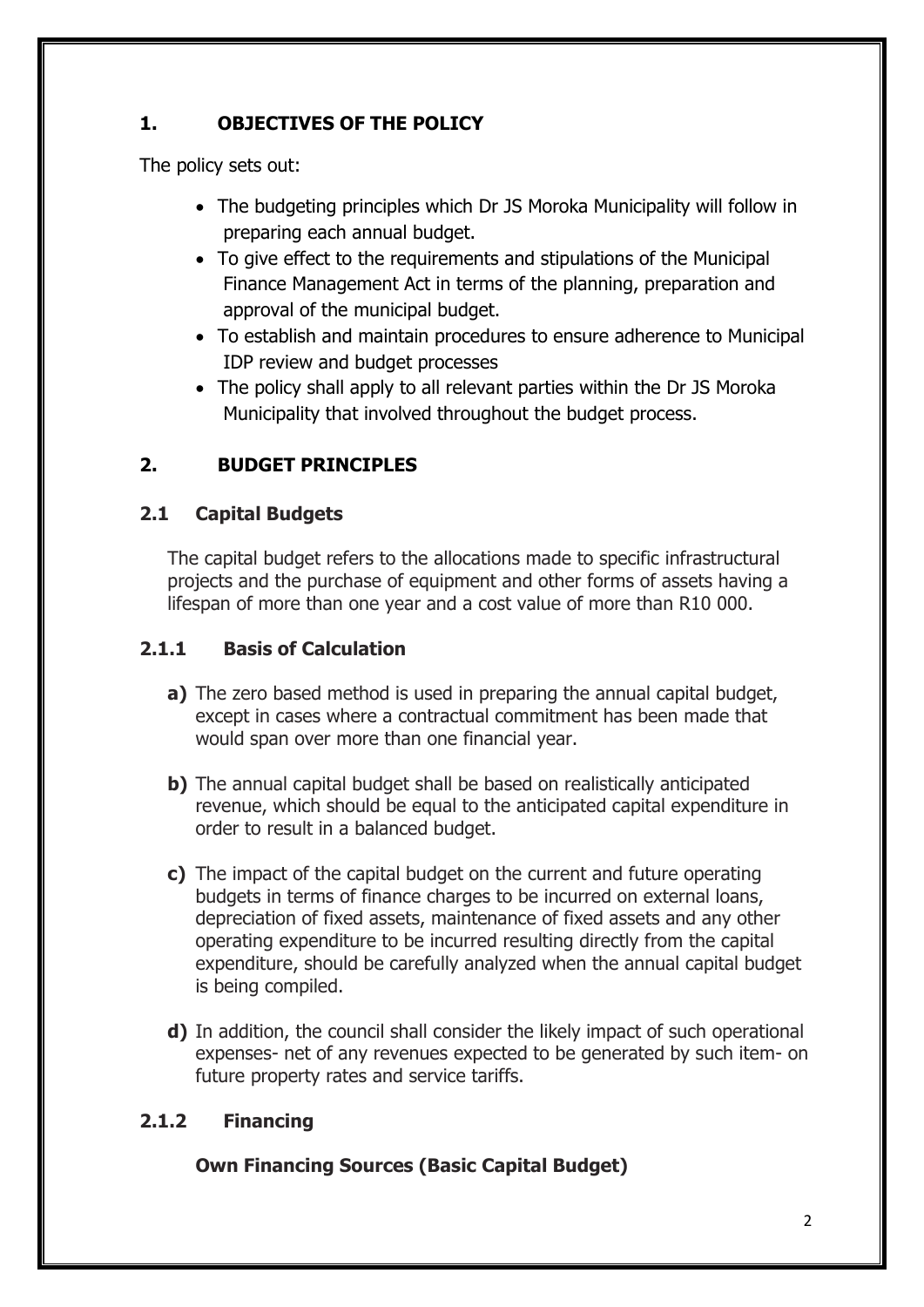The Council shall establish a Capital Replacement Reserve (CRR) for the purpose of financing capital projects and the acquisition of capital assets. Such reserve shall be established from the following:

**a)** unappropriated cash-backed surpluses to the extent that such surpluses are not required for operational purposes

**b)** further amounts appropriated as contributions in each annual or adjustments budget; and

**c)** net gains on the sale of fixed assets in terms of the fixed asset management and accounting policy.

## **Other Finance Sources (Ad Hoc Capital Budget)**

The Ad- Hoc capital budget shall be financed from external sources such as the following:

**a)** Grants and subsidies as allocated in the annual Division of Revenue of Act.

**b)** Grants and subsidies as allocated by Provincial government**.**

- **c)** External Loans
- **d)** Private Contributions

**e)** Contributions from the Capital Development Fund (developer's contributions) and,

**f)** Any other financing source secured by the local authority.

#### **2.1.3 Process and responsible parties**

#### **The process to be followed in the compilation of the capital budget is as follows:**

**a)** The CFO, in conjunction with the Manager: Budget Office, and after with the Portfolio Councillor of Finance set the reasonable growth level of the capital budget to be financed out of own sources (CRR).

**b**) The draft capital budget is compiled based on the projects that emanated out of the engagements with the different stakeholders.

**c)** The CFO, together with the Manager Budget Office, engage with the Directors and the IDP Manager in order to determine the priorities for a particular financial year and to determine the ranking of projects based on these priorities.

**d)** The draft capital budget is submitted to the Mayoral Committee for their perusal and suggestions

**e)** The draft capital budget is tabled to Council 90 days before the start of the new financial year (31 March).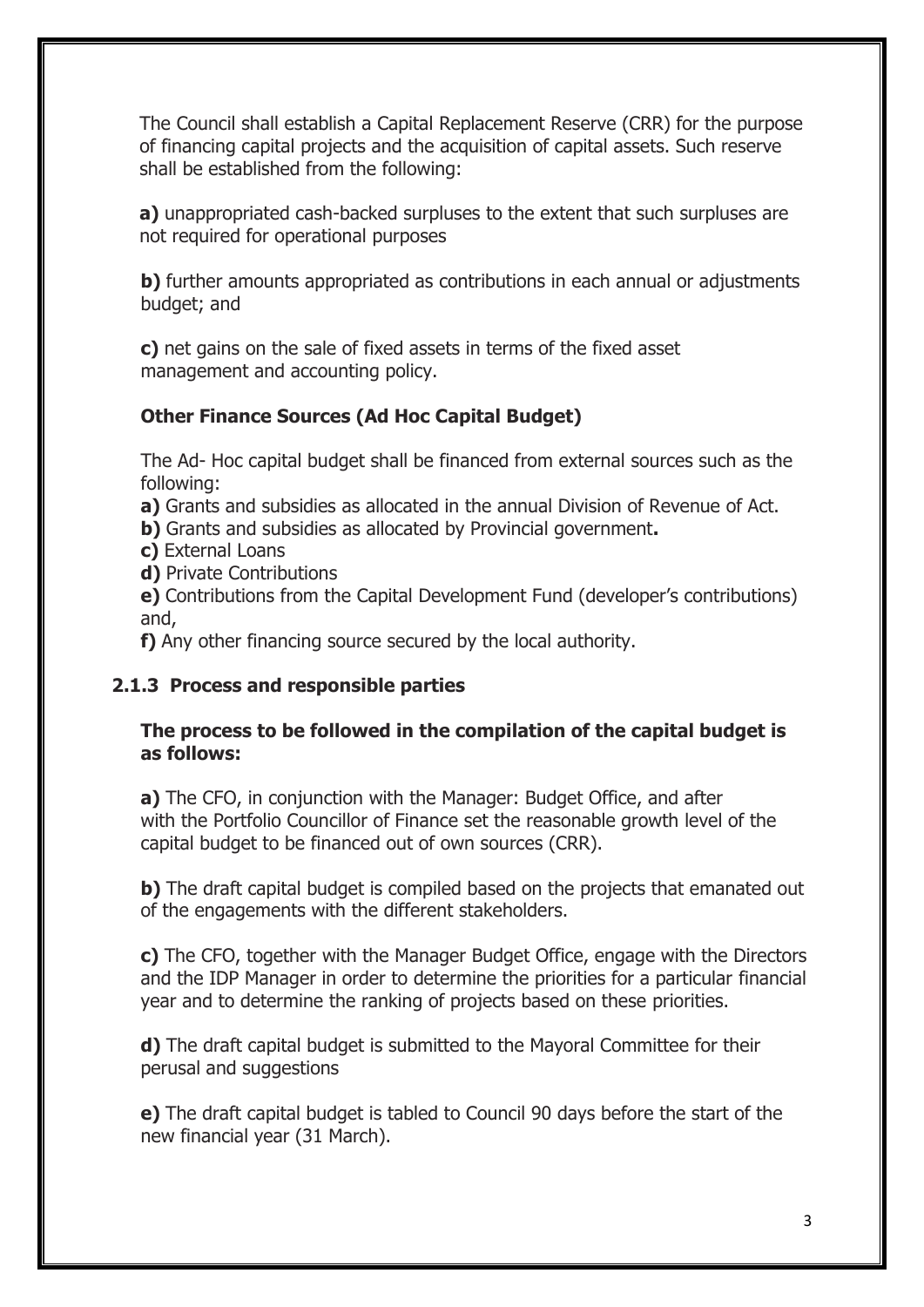**f)** After the draft budget is approved by Council, it is released for public comment.

**g)** Once the comments from the public have been submitted, noted and considered, amendments are made to the draft budget and the budget is to Council for final approval 30 days before the start of the financial year (30 May)

## **2.1.3 Implementation**

**a)** After the budget has been approved, the service delivery and budget implementation plan (SDBIP) should be compiled.

**b)** The SDBIP must be tabled to the Mayor within 28 days after aforementioned approval.

**c)** Each director has to indicate the intended spending patterns of both their capital and operating budgets. (Cash flows)

- **d)** These listed cash flows are consolidated into the Service Delivery and Budget Implementation Plan of the organisation.
- **e)** The SDBIP will be monitored on a monthly basis where actual spending will be compared with the planned spending as indicated by the directors at the beginning of the year.

**f)** Each directorate can use their respective vote numbers as indicated on the capital budget

# **2.2 Operational Budget**

The operational budget refers to the funds that would be raised in the delivery of basic services, grants & subsidies and any other municipal services rendered. These funds are in turn used to cover the expenses incurred in the day to day running of the organization.

# **2.2.1. Basis of Calculation**

- **a)** The incremental approach is used in preparing the annual operating budget, except in cases where a contractual commitment has been made that would span over more than one financial year. In these instances the zero based method will be followed.
- **b**) The annual operating budget shall be based on realistically anticipated revenue, which should be equal to the anticipated operating expenditure in order to result in a balanced budget.
- **c)** An income based approach shall be used where the realistically anticipated income would be determined first and the level of operating expenditure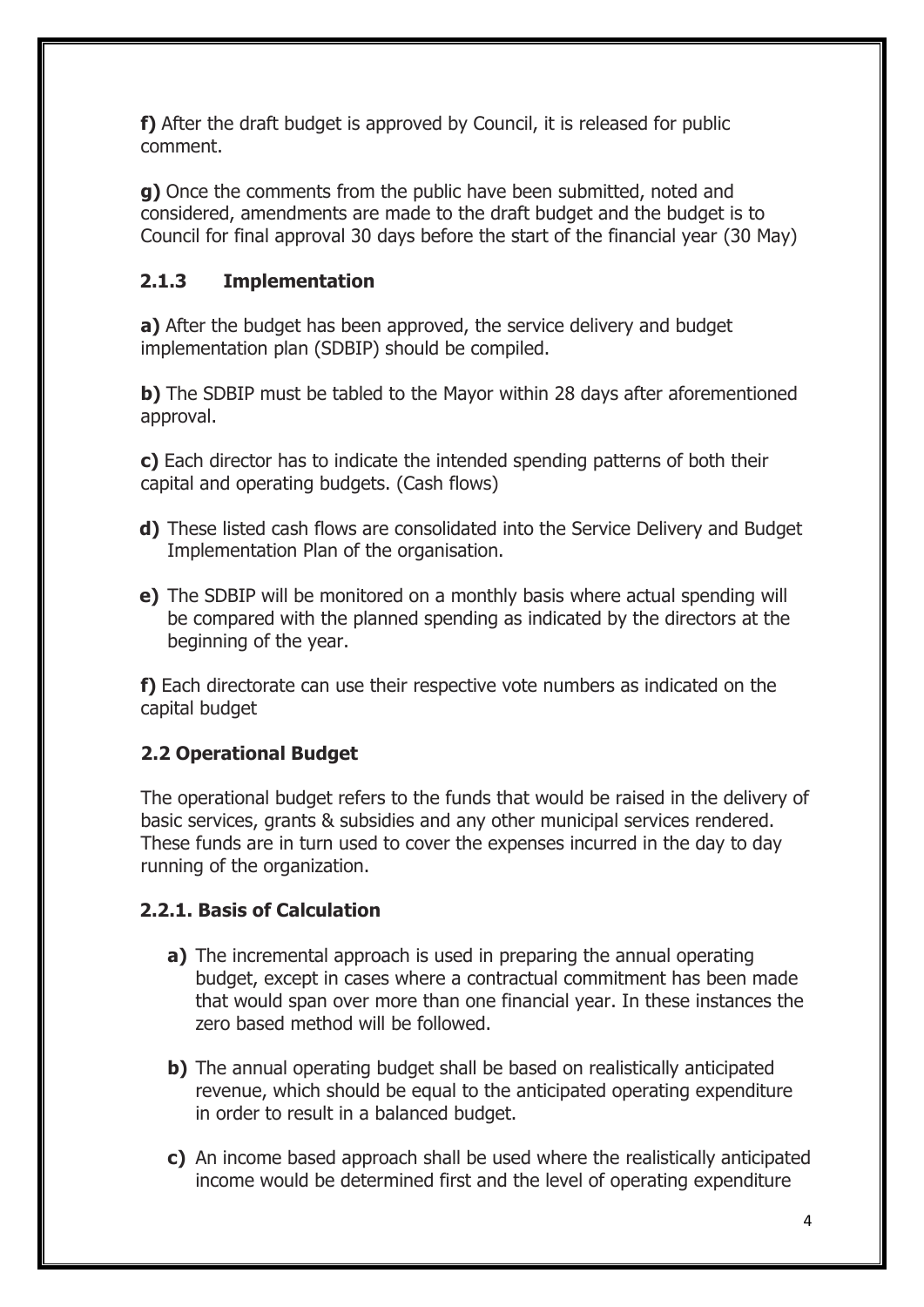would be based on the determined income, thus resulting in a balanced budget.

#### **2.2.2. Financing**

The operating budget shall be financed from the following sources of financing:

**a)** Service Charges

(i) Property Rates (ii) Electricity Charges (iii) Water Sales (iv) Refuse Removal Fees (v) Sewerage Fees

Service charges shall be based on the tariff growth rate as agreed upon plus a growth rate of the town.

#### **b)** Grants & Subsidies

Grants and subsidies shall be based on all the gazetted grants and subsidies plus all other subsidies received by the organization.

#### **c)** Interest on Investments

The budget for interest and investment shall be in accordance with the Cash Management and Investment policy of the organization.

#### **d)** Rental Fees

Fees for rental property will be budgeted for based on the percentage growth rate as determined by Financial Services for a particular budget year

#### **e)** Fines

Fees for fines will be budgeted for based on the actual income received in the preceding year and the percentage growth rate as determined by Financial Services for a particular budget year

#### **f)** Other Income

All other income items will be budgeted for based on the actual income received in the preceding year and the percentage growth rate as determined by Financial Services for a particular budget year

#### **2.2.3. Budget Categories**

The following expenditure categories shall be accommodated in the operating budget.

**a)** Salaries, Wages and Allowances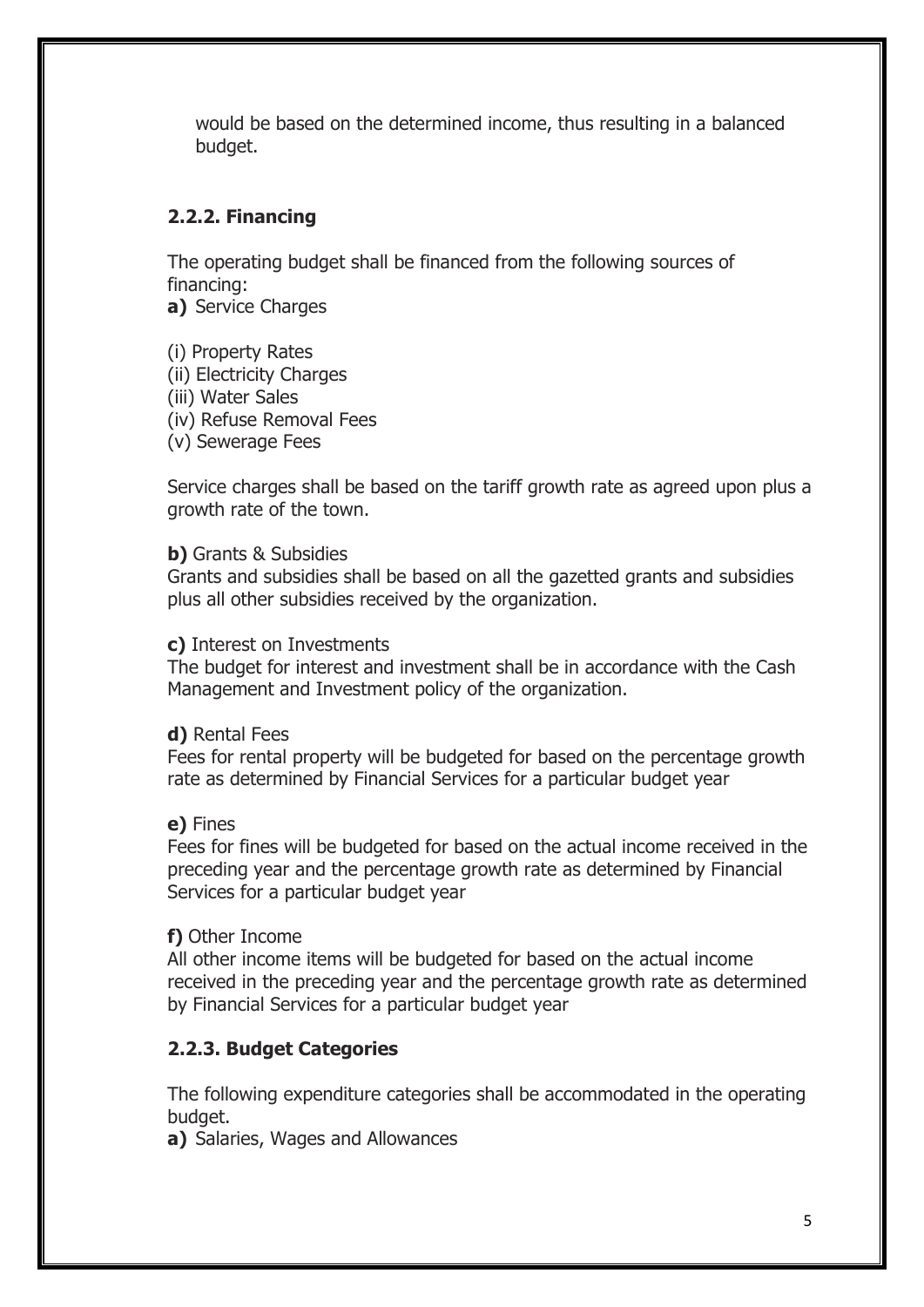The salaries and allowances are calculated based on the percentage increases as per the collective agreement between organised labour and the employer for a particular period. The remuneration of all political office bearers is based on the limitations and percentages as determined by the Department of Housing and Local Government.

#### **b)** Bulk Purchases

The expenditure on bulk purchases shall be determined using the tariffs as stipulated by the Water Boards and NERSA and by any other service provider from time to time.

#### **c)** Other General Expenditure

A percentage growth for all other general expenditure will be based on the percentage determined by Financial Services in line with prevailing growth rates and the CPIX.

#### **d) Repairs and Maintenance**

The budget of repairs and maintenance shall be based on the increment as determined by Financial Services in conjunction with the needs of the departments in terms of repairing their assets.

## **e) Capital Expenses**

Capital expenses refer to interest and redemption that has to be repaid on an external loan taken up by Council. The budget for capita expenses will be determine by the repayments that the municipality is liable for based on the agreements entered into with the other party.

#### **f) Contributions to Capital**

A global amount that will be spent on the acquisition of small capital items is determined. The needs of departments in terms of small capital items are requested and these needs are then prioritized and then the budget is allocated to those prioritized items.

#### **g) Contributions to Funds**

Refers to the contribution made to provisions (e.g. leave reserve fund) on annual basis and is determined based on the actual expenditure in the previous year and any other factor that could have an effect.

#### **h) Less: Debited Elsewhere**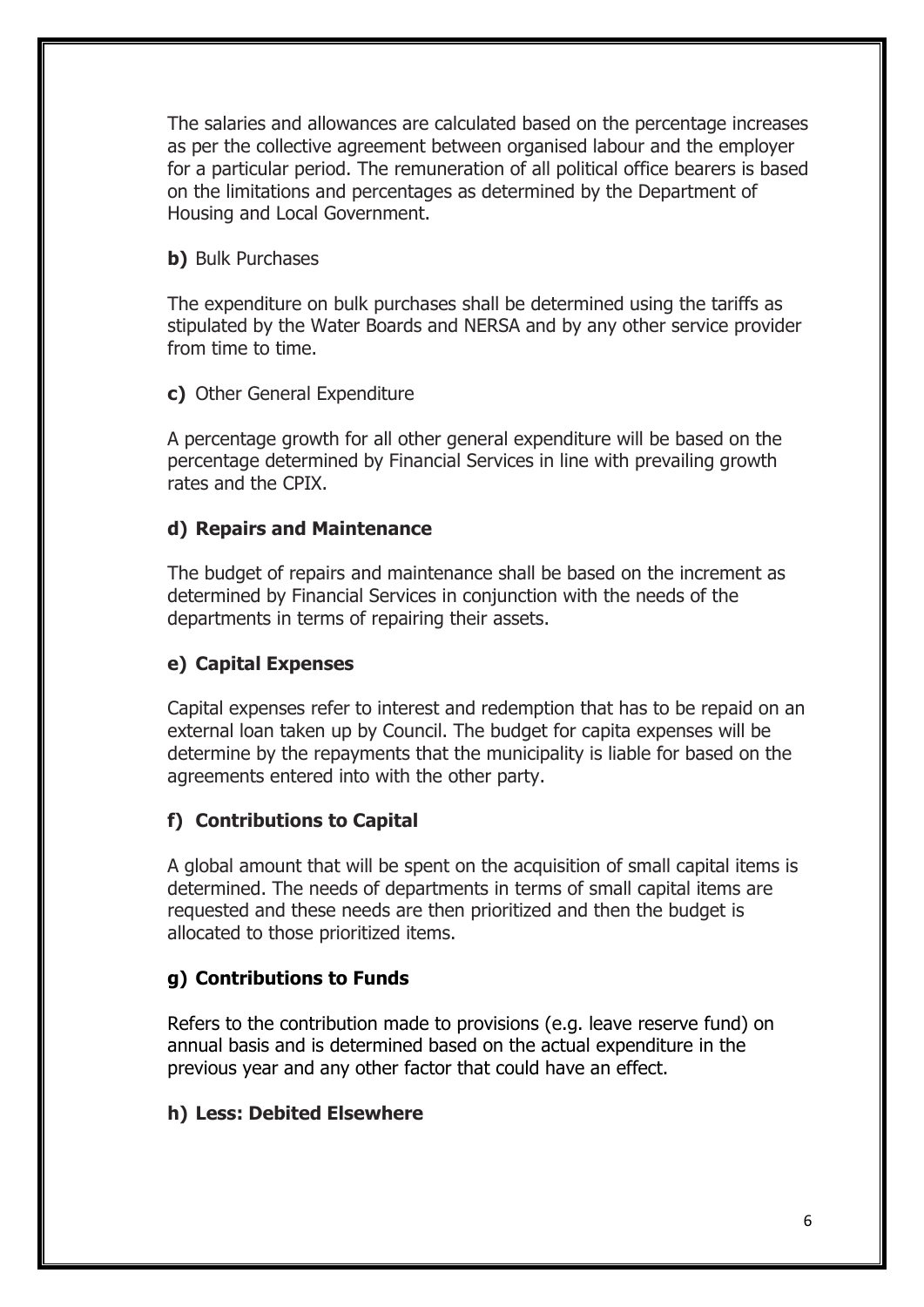This category refers to interdepartmental charges within the organization. The performance of each of line items is analyzed and then the budget is based on the preceding year's performance.

## **i) Appropriations**

Refers to the transfers to- and from the capital replacement reserve, to offset depreciation charges. Appropriations are determined on an annual basis.

## **2.2.4. Process**

- **a)** The CFO, in conjunction with the Manager: Budget Office, and after consultation with the Portfolio Councillor of Finance set the reasonable growth level of the operational budget based on the current financial performance and the prevailing industry growth levels. (i.e. CPIX).
- **b**) After the income has been determined, an acceptable growth level for the operating expenditure is determined and the draft operating budget is discussed with the relevant Directors for their perusal and amendments.
- **c)** The draft operating budget is compiled based on the suggestions that emanated out of the engagements with the different stakeholders.
- **d)** The draft operating budget is submitted to the Mayoral Committee for their perusal and suggestions.
- **e)** The draft operating budget is tabled to Council 90 days before the start of the new financial year (31 March).
- **f)** After the draft operating budget is approved by Council, it is released for public comment.

**g)** Once the comments from the public have been submitted and noted, amendments are made to the draft budget and the budget is tabled to Council for final approval 30 days before the start of the financial year (30 May)

## **2.2.5. Implementation**

- a) After the budget has been approved, the service delivery and budget implementation plan (SDBIP) should be compiled.
- b) The SDBIP must be tabled to the Mayor within 28 days after aforementioned approval.
- c) Each director has to indicate the intended spending patterns of both their capital and operating budgets. (Cash flows)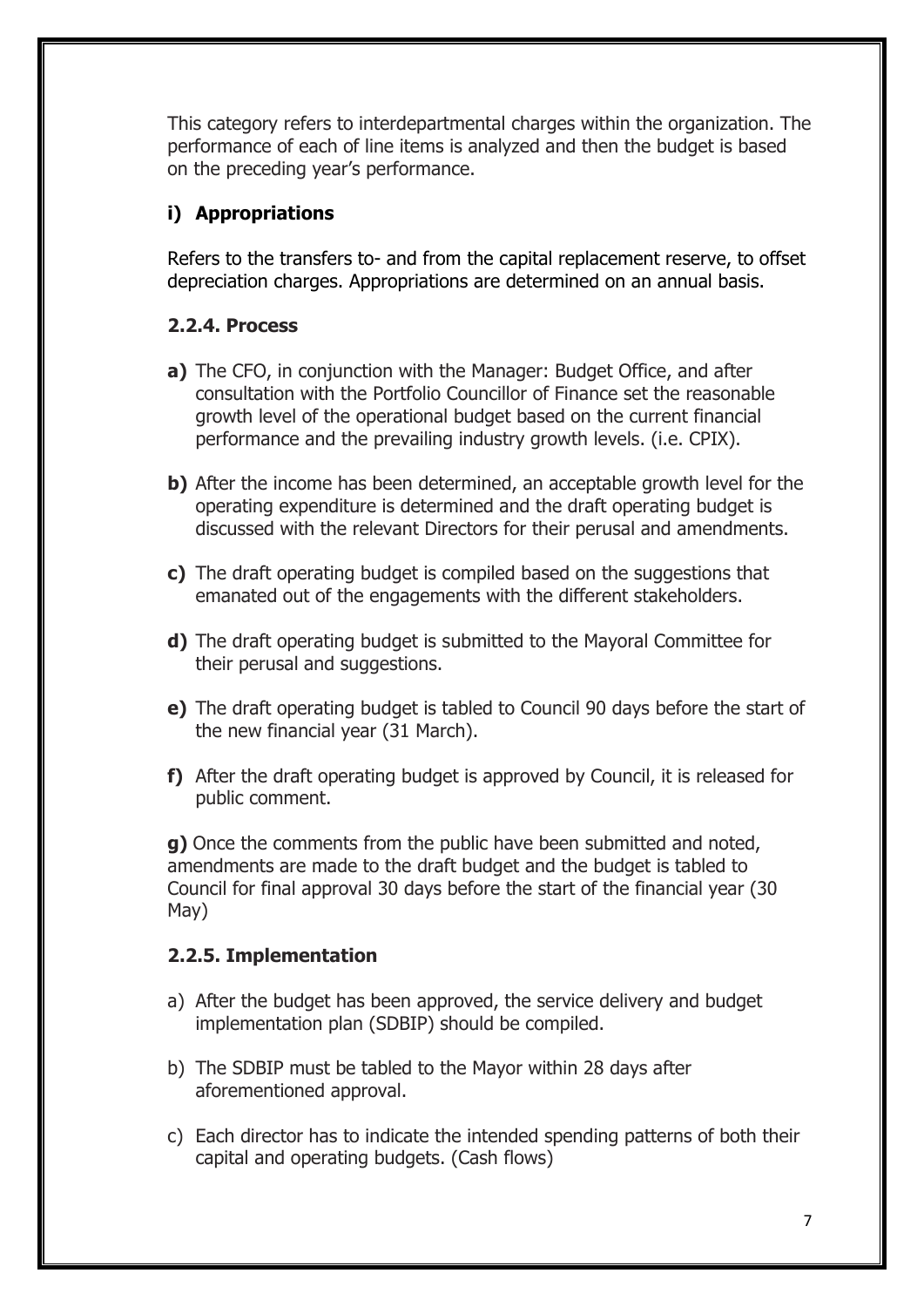**d)** These listed cash flows are consolidated into the Service Delivery and Budget Implementation Plan of the organisation.

- d) The SDBIP will be monitored on a monthly basis where actual spending will be compared with the planned spending as indicated by the directors at the beginning of the year.
- e) Each directorate can use their respective vote numbers as indicated on the capital budget.

## **2.3. Adjustments Budget**

- **a)** An adjustments budget will be compiled at least once a year.
- **b**) The adjustments budget will be treated in the same manner as the annual budget in terms of calculation and implementation.
- **c)** The adjustments budget must be approved by Council.

## **3. BUDGET VIREMENTATION**

#### **3.1. Virement Clarification**

Virement is the process of transferring budgeted funds from one line item number to another, with the approval of the relevant Manager and CFO, to enable budget managers to amend budgets in the light of experience or to reflect anticipated changes. (Section 28 (2) (c) MFMA.

#### **3.2. Virement Procedure**

- a) All virement proposals must be completed on the appropriate documentation and forwarded to the relevant Finance Officer for checking and implementation.
- b) All virements must be signed by the Manager of the department within which the vote is allocated. (Section 79 MFMA)
- c) All virements should be approved in line with Council's System of Delegation.
- d) All documentation must be in order and approved by the Municipal Manager before any expenditure can be committed or incurred.
- e) The Municipal Manager will report to the Mayor on a monthly basis on those virements that have taken place during the preceding month.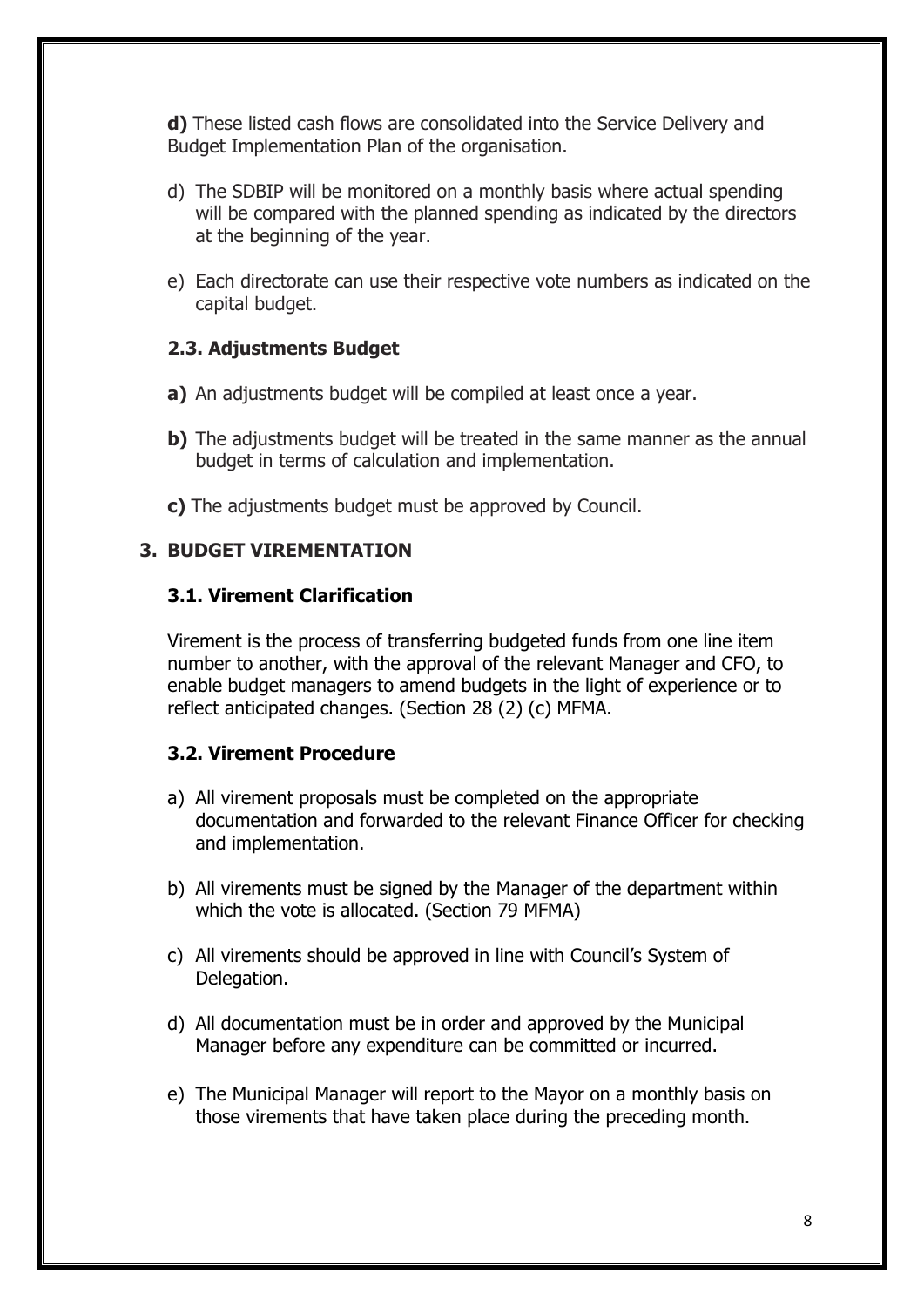f) All virements of funds between votes (departments) must be approved by the Municipal Manager and reported to the Executive Mayoral Committee

#### **3.3. Virement Restrictions**

- a) No funds can be viremented between the different types of budgets (E.g. virements can only be made from basic capital to basic capital and operating to operating)
- b) No virement may be made where it would result in over expenditure of a line item. (section 32 MFMA)

**c)** No virement shall create new capital projects without the approval of the Municipal Manager.

- c) If the virement relates to an increase in the work force establishment, then the Council's existing recruitment policies and procedures will apply.
- d) An approved virement does not give expenditure authority and all expenditure resulting from approved virements must still be subject to the procurement/supply chain management policy of Council as periodically reviewed.
- **e) Virements may not be made between Expenditure and Income.**

| <b>FINAL DATE</b>     | <b>ACTION BY MUNICIPALITY</b>                                                  |
|-----------------------|--------------------------------------------------------------------------------|
| 31 August             | Table in council timetable for<br>preparation of coming year'sannual<br>budget |
| 20 January            |                                                                                |
| 25 January            | year's budgetperformance<br>Assess current                                     |
| 31 January            | Table assessment report in council                                             |
| 31 January or earlier |                                                                                |

# **4. SUMMARIZED BUDGET CALENDAR**